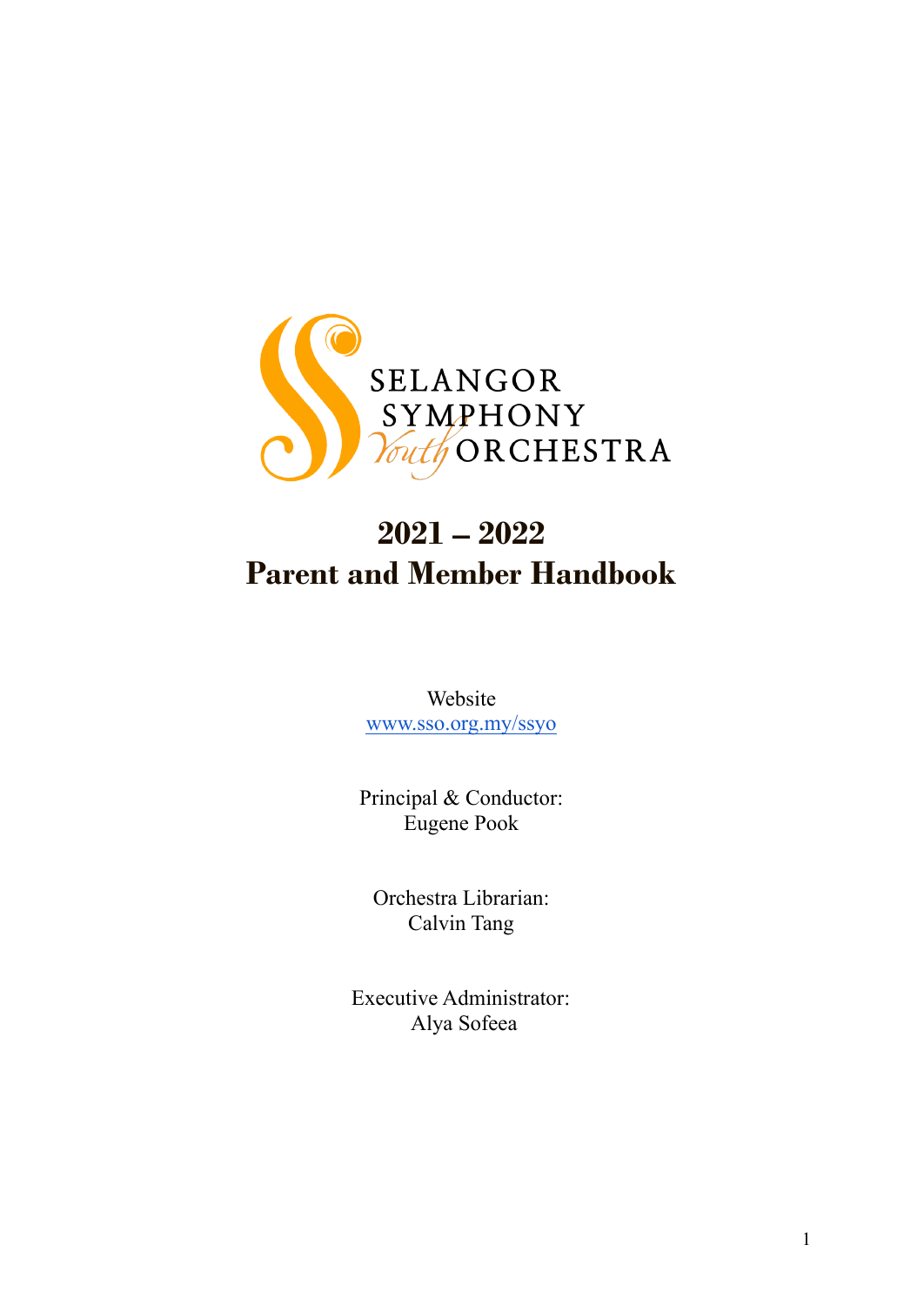# $\sim$  Welcome Message from the Principal  $\sim$

January, 2021

#### **Dear Fellow Parents and SSYO Members:**

Welcome to the new and exciting year of music making with the Selangor Symphony Youth Orchestra (SSYO) where all of our orchestra members shall be ready to make great new friends and create new unforgettable memories together. The SSYO is an ensemble governed by the professional orchestra – the *Selangor Symphony Orchestra (SSO)* - where members of the SSYO will have close collaborations with the SSO. SSYO is committed to performing at the highest level and consists of the very best young musicians who are here to share their talents and aspirations.

One of the highlights of the SSYO is the side-by-side concert with the SSO. At the SSYO, we also offer regular workshops and masterclasses led by guest soloists and conductors of the SSO, as we take full advantage of these wonderful artists to benefit members of the SSYO.

This 2021-2022 Parent and Member Handbook contains policies and guidelines for parents and members to fully utilize the information given regarding their involvement in the orchestra. If you have any questions, please do not hesitate to contact us as our goal is to provide a pleasurable learning experience for you.

We sincerely appreciate the Board and Committee of SSO for their strong support to cultivate the next generation of our home-grown talents and we are looking forward to a full season of making great music, creating lifelong friends and sharing our passion for a better world through music. Whether you are a student musician, an encouraging parent or a family member, we thank you for joining us on this spectacular musical ride and we look forward to seeing all of you shine on stage!

#### **Eugene Pook**

*Principal Selangor Symphony Youth Orchestra*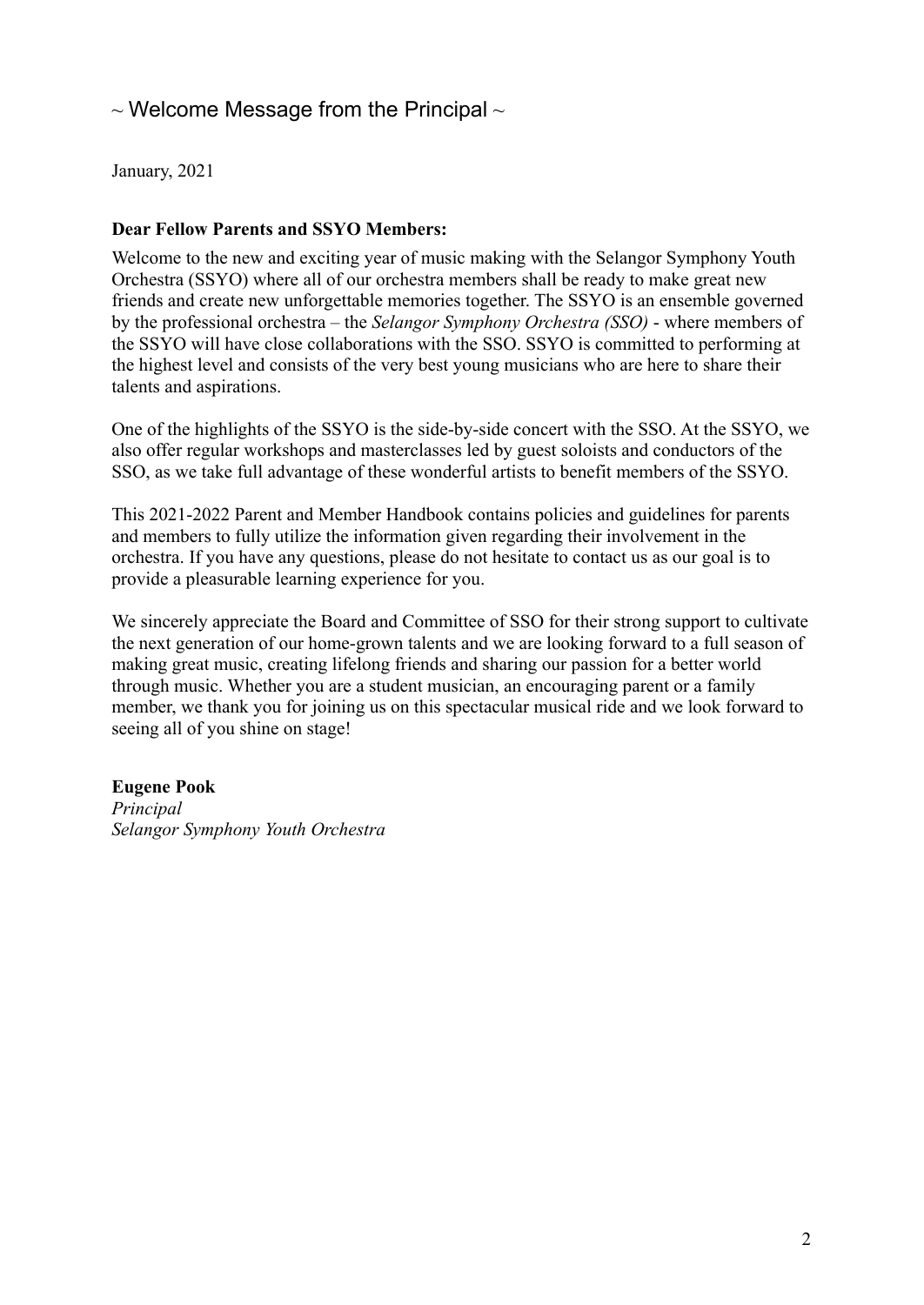# Auditions

Eligible new applicants will be auditioned by a group of fair and qualified audition panels. Orchestra placement will be determined by a member's audition. Auditions shall take place live or by submitting a video.

All members will be re-auditioned on a yearly basis as players' positions may change from year to year as they progress at their own pace.

### Annual Term

There are four (4) terms per year. Each term is 3 months long, inclusive of public holidays. Shall any extra rehearsals incur in each term, there will be no extra charge. Here are the term dates:

Term 1:  $1^{st}$  or  $2^{nd}$  week of January - last week of March,

Term 2: 1<sup>st</sup> week of April - last week of June,

Term 3: 1<sup>st</sup> week of July - last week of September,

Term 4: 1<sup>st</sup> week of October – middle of December

### Fees

Term Fee Fees are to be paid by terms and each term is RM600.

#### Application & Assessment Fee

All new players are required to pay a one-time RM40 Application & Assessment Fee. This fee will include: 1) your audition videos reviewed by the audition panel, 2) and entrance musical terms assessed by the Principal.

### Payment Method

All fees are to be made via online bank transfer and bank details shall be provided for approved applicants.

# Withdrawal & Refunds

Within the **first three (3) rehearsals**, members who withdraw from the orchestra receive a prorated fee. No refunds will be given after this three-week period. **Please note that the application & assessment fee is non-refundable.**

In extreme cases involving serious illness, death, or relocation, arrangements for credit or refund can be made at the discretion of the SSYO.

SSYO reserves the right to discontinue any member's participation with the SSYO at any time for reasons including, but not limited to poor attendance, non-payment of fees, or disruptive behaviour, and there shall be no refund of fees.

### Communication

Effective communication between members/parents and SSYO is vital. All announcements for members will be announced via **WhatsApp** and members/parents are expected to check these messages on a regular basis. Class assignments will be posted on the Members Page on SSYO website. All members must have a valid email address to log-in to Members Page on SSYO website to access their class assignments.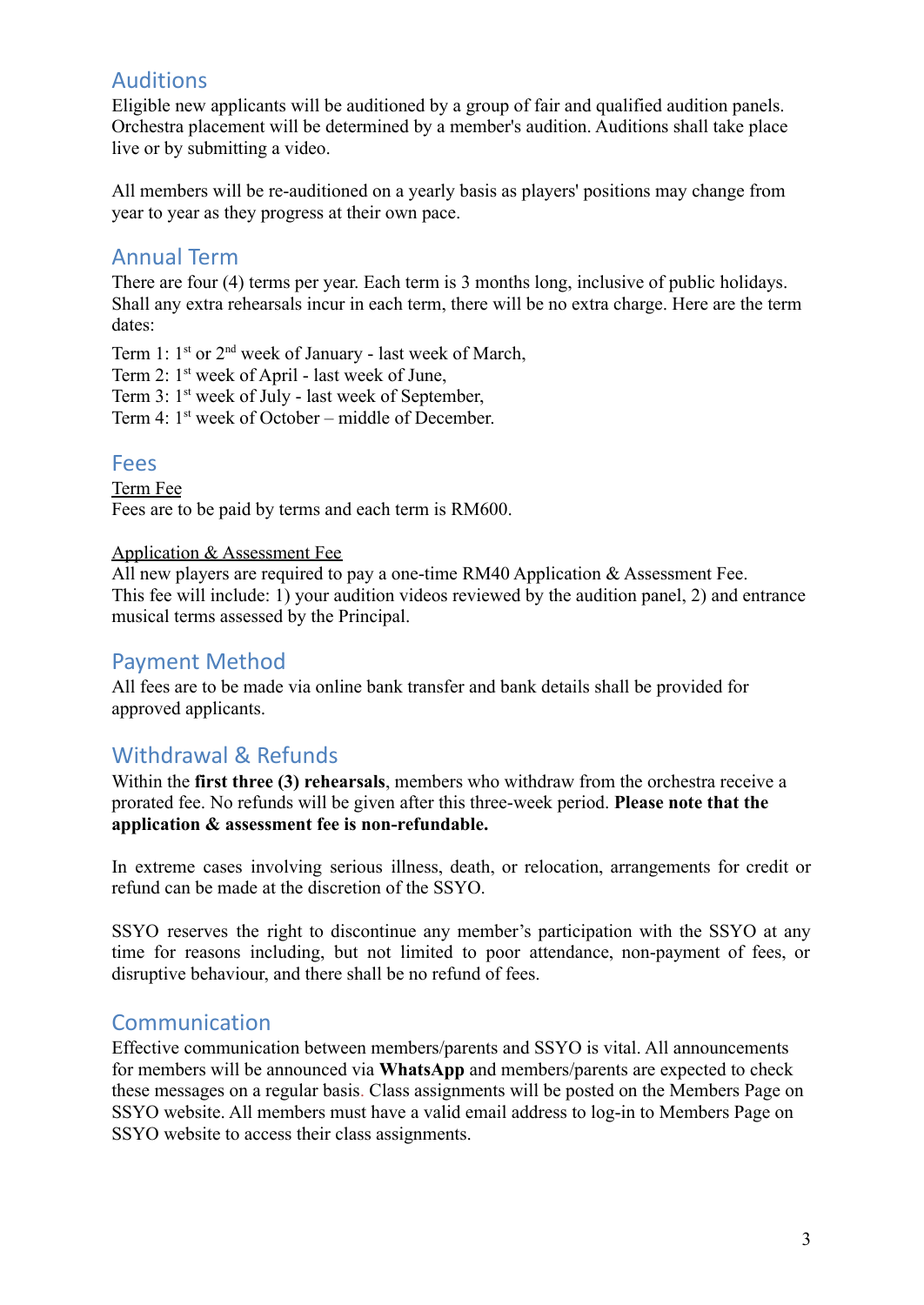# Attendance Policy

Commitment is essential for the SSYO to maintain and achieve the highest standards for all its music performances, hence **all members must attend all rehearsals and concerts.** However, extenuating circumstances such as mandatory school events, school auditions and interviews may be approved at the discretion of the SSYO by submitting the online **Absence Request Form at least one week prior to the rehearsal,** except illness or family emergency are last minute unexpected occurrences.

The Online Absence Request Form is available on Members Page on SSYO website.

Family/personal events are allowed to only one (1) absence per Term.

#### **Please note that due to group class participation, there shall be no replacement classes or credit for any absentee.**

### Absentee

All absentees are responsible to check with the Principal about what was taught during the rehearsal and be there any new markings for what was rehearsed that day.

### **Punctuality**

Punctuality is of utmost importance. Members are required to arrive at the rehearsal venue at least 15 minutes before rehearsals to unpack, settle-in, tune, and warm up.

### Class Materials

Players are responsible to bring the following during all rehearsals:

- Own instrument
- Sheet music<sup>\*</sup>
- Music stand
- Music folder
- Accessories i.e. extra strings, reeds, mutes, rockstops, etc.
- Pencil with eraser
- **- All string players must have a set of strings in their instrument case in all rehearsals and concerts.**

\* *Members are required to print their own sheet music.*

### Rehearsal Venue

SSYO currently rehearses at the SSYO Space in Oasis Village, Ara Damansara, PJ. All items in the rehearsal space are the property of Mindspace and are not to be removed or altered in any way. Members are expected to treat the rehearsal space with respect and cleanliness. Folders, music, instruments, and personal belongings should never be left behind. Any belongings left there will not be guaranteed it'll still be there when you return. Food is not allowed inside the premises, except beverages in a bottle or tupperware.

### Weekly Assignments and Tests

There will be periodic skills proficiency playing tests throughout the year, and seating may be adjusted following these. Materials for the skills tests will be announced in advance for members to prepare.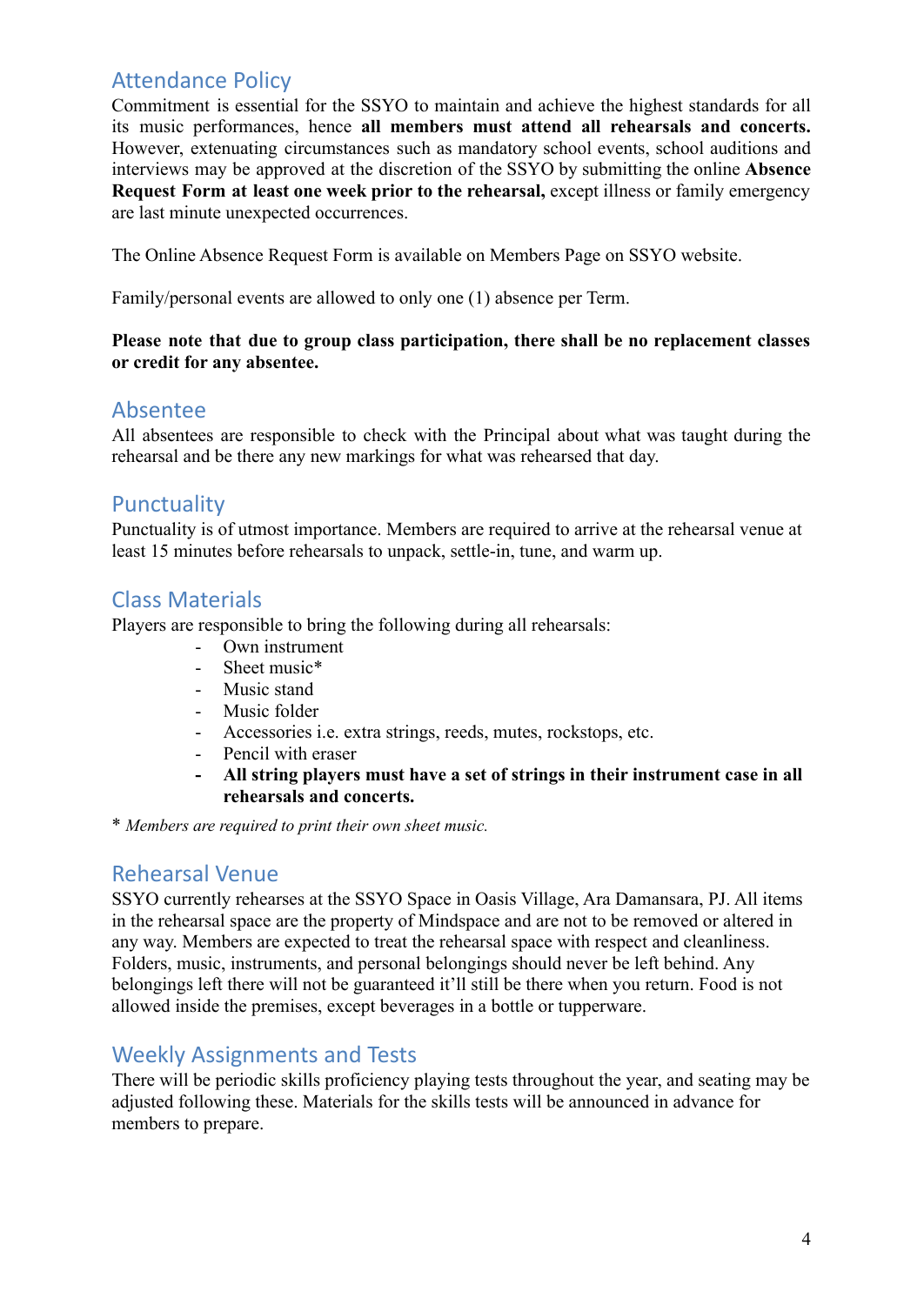### Private Lessons

All members of the SSYO are required to take private lessons with a trained instructor on a weekly basis. Consistent private lessons are essential in developing and maintaining the skills needed to perform as an individual and an orchestra member. The SSYO Principal and Conductor may check in with members' private instructors on their progress.

# Sheet Music

**All sheet music given to members are properties of SSYO.** These sheet music are also under copyright. Members shall not share their music with non-SSYO members and even SSYO members. Members shall not perform these SSYO music at non-SSYO activities.

# Rehearsal Etiquette

In order to have an efficient and pleasurable rehearsal, it is respectfully requested that all members and parents are aware of the following protocol:

#### **Venue**

- Food is not allowed in the rehearsal room and concert venue. Beverage in the tupperware or bottle is allowed.
- No running or rough play.
- We regret to inform, that parents are not allowed to sit in rehearsals.

#### **Pre-Rehearsal**

- Arrive in plenty of time at least 15 minutes before rehearsals to unpack, settle-in, tune, and warm up.
- Be responsible for your own chair and music stand, both at the beginning and end of each rehearsal.
- Before rehearsal begins, use your tuner to tune your instrument first.
- Stop playing or talking when the concertmaster stands to tune the orchestra.

#### **Tuning**

- Tune quietly. Don't practice while others are tuning.
- Before and after tuning, sit quietly until all others are finished tuning.

#### **String Players**

- **● All string players must have a set of strings in their instrument case in all rehearsals and concerts.**
- String players sit in pairs between a music stand. They are known as a 'desk' or 'stand'.
- A desk partner, or stand partner, is basically the person you share a music stand with. 2 players sharing one stand is universal.
- The person on the outside plays the top part of the divisi parts. The person on the inside plays the bottom parts.
- Always follow your section leader for bowings, length of notes, style of bowing, entrances, etc.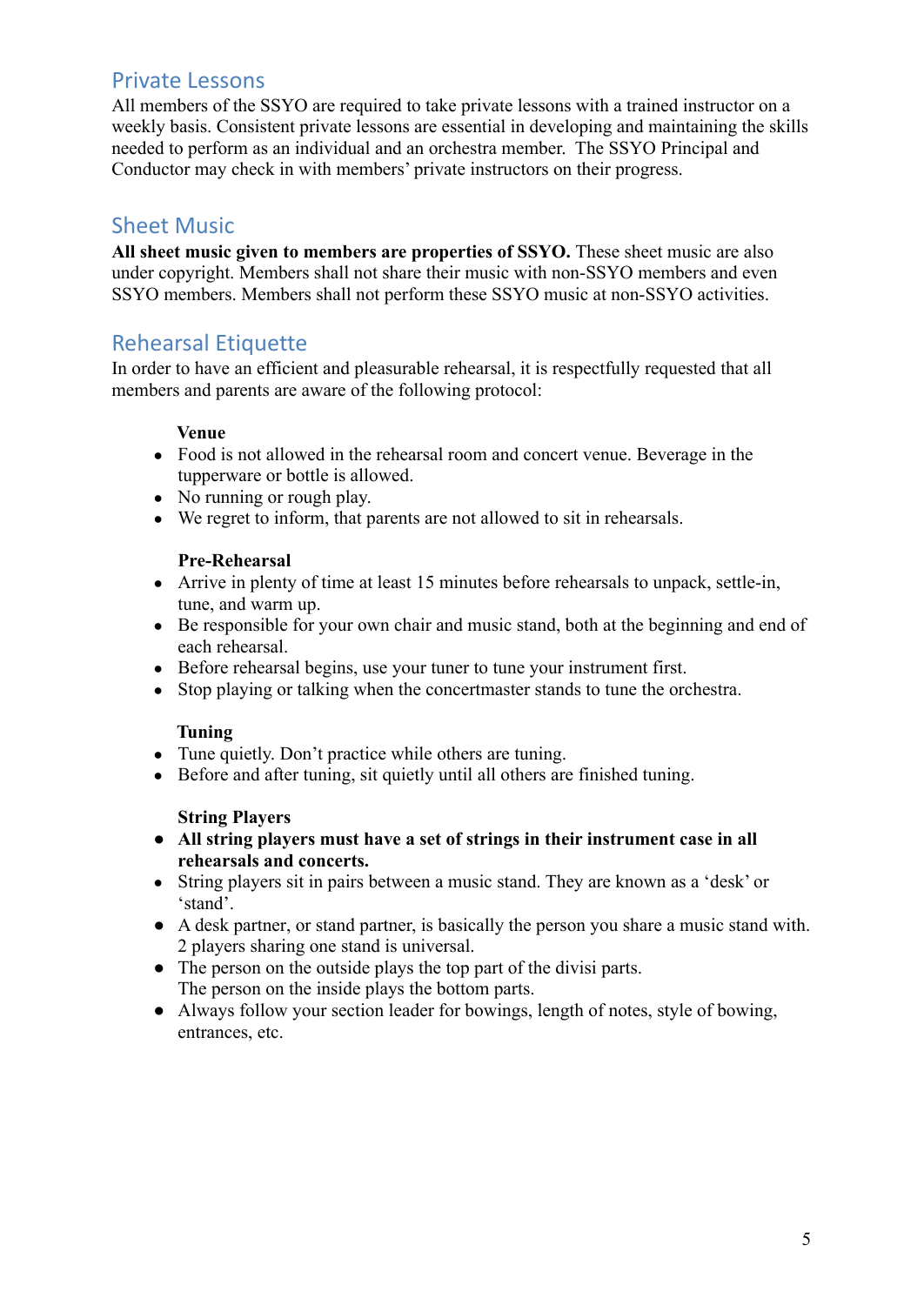#### **During Rehearsal**

- Mobile phones are not allowed in the rehearsals. If you wish to text message your parents, you must notify us and we will contact your parents.
- Be courteous and respectful to conductors.
- Members should always bring their sheet music, music stand, pencil, and eraser to every rehearsal.
- Sheet music should only be marked with light pencil markings, do not use ink or coloured pencils
- All tutti players should be able to see their leader.
- Players are to be able to clearly see the conductor. Make sure that you are not blocking other players' sightlines.
- Don't place pencils or erasers in front of the music as it will make page turning difficult.
- Pass on the information to the desk behind you and around you
- Be respectful of other people's space. Never touch another player's instrument, or step over it. If a cello is in the way, find the player and explain the problem. Cellists should always retract the end-pin when putting the instrument down by your side, even if it's only for a few minutes.
- Do not turn around and look at the people behind you, or when the winds and brass players are playing as it's disconcerting.
- Do not wear perfume, or at least limit the amount. Some people are allergic to it.
- Do not yawn or "buzz" your lips audibly if you are tired.

### Members Conduct

Members of the SSYO represent not only the SSYO, but also the SSO and communities. Members are expected to act as good ambassadors of the orchestra at all times. Any member engaging in outside activity that damages the reputation of the SSYO as well as lack of respect for SSYO staff, guests, parents, fellow musicians, or property at any events may result in dismissal from the orchestra.

# Orchestra Rotation (Orchestra Seating)

SSYO has the discretion to decide on the rotation of seats during rehearsals and/or concerts as the decision shall be based solely on artistic discretion and for the best interest for the members. Seating arrangement for rehearsals and concerts may change throughout each concert's preparation. Seating is determined by the following factors:

- Auditions
- Leadership skills
- $\bullet$  Experience as a player
- Attendance
- Age

# Small Ensemble Program

We encourage all members to participate in a small chamber music ensembles program. which is optional and not mandatory. The program will highlight dedicated and passionate SSYO members and will challenge their ensemble skills. Small ensembles will rehearse before or after our Saturday rehearsal and will perform in the community and concerts.

### **Masterclasses**

A Masterclass is a workshop setting where a highly proficient artist/teacher works with one student or a small ensemble in front of an audience. The intention is to provide a learning opportunity for both the **Performers** as well as **Observers**. SSYO organizes regular Masterclasses led by guest artistes to benefit our members. SSYO is pleased to offer free of